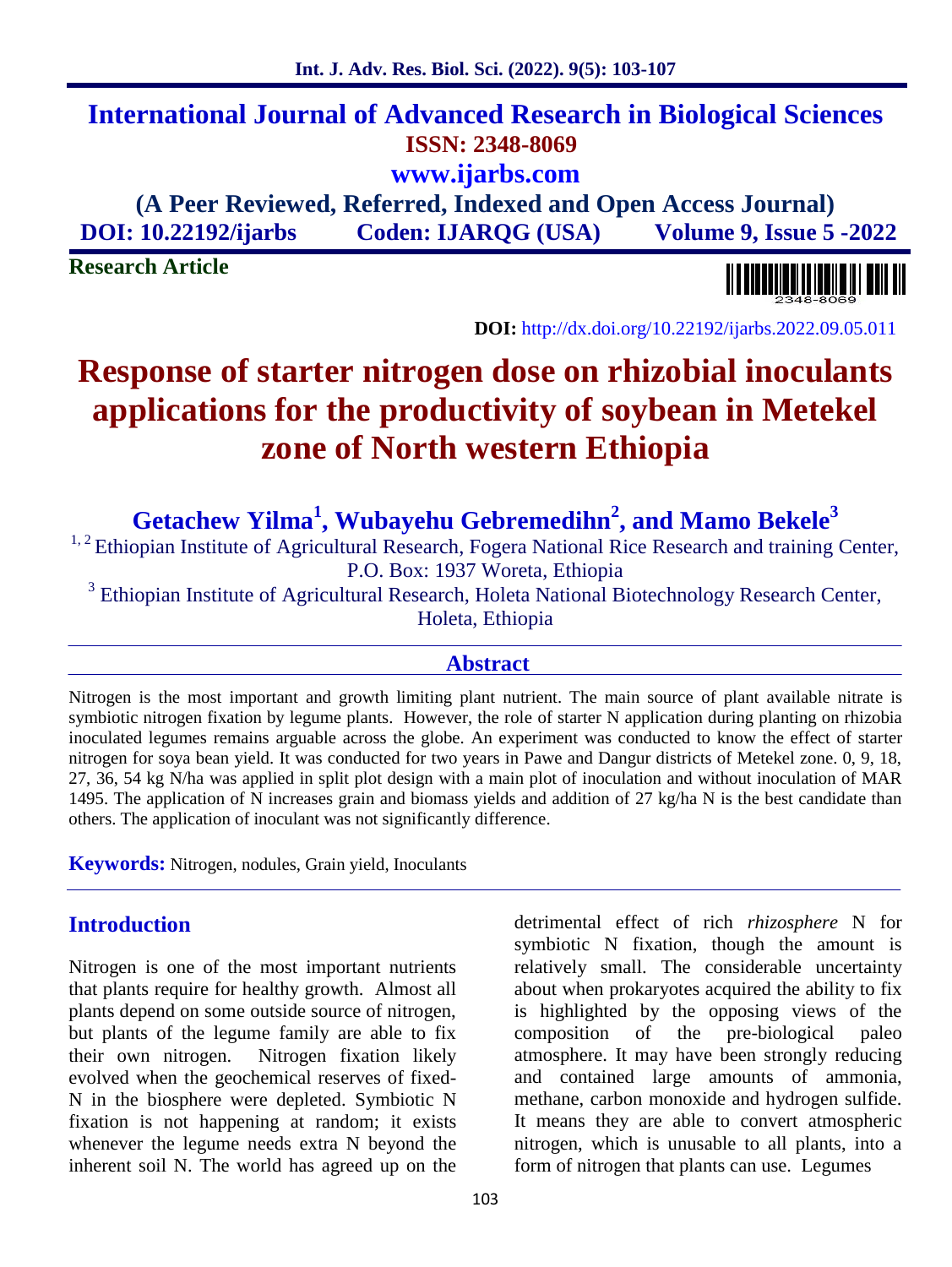accomplished this through a symbiotic relationship with *Rhizobium*, bacteria that are naturally found in the soil.

However, the role of starter N application during planting on rhizobia inoculated legumes remains arguable across the globe. For instance, Brazil does not recommend starter N (Koutroubras et al. (1998) whereas Mukhtar and Babiker, (1993) recommended 10 kg for faba bean in Sudan. Generally, the soil N content, crop type, cropping system etc. determine starter N effect. Unfortunately research on starter N dose issue has not been done in Ethiopia. Therefore, the main objectives of this trial had been to determine the necessity of starter N application and starter N dose that the farmer should use.

## **Materials and Methods**

The trial was laid down in Benishangul Gumuz regional state of Metekel zone of two district Pawe on Pawe agricultural research center station and Dangur district of sub-station which was used split plot design with three replicated at each location. The treatment arrangement were six nitrogen level (0, 9,18, 27, 36, 54 kg N/ha) and 2

#### Table 1. Treatment arrangement and Layout used

inoculation levels (with inoculation and without inoculation). It was conducted for two cropping seasons. The inoculant used was *MAR 1495*.

Soil sample before planting was taken and was processed and subjected to pH, Total N, Available. P and exchangeable acidity (EA) test using the procedures described by Taye and Sahilemedihin (2001). Soybean *TGX* variety was used as test crop. The distance between rows and plants were 60cm and 5cm. respectively. The distance between two plots and replication was 1m and 1.5m respectively. The net plot area for each plots are  $12.6m^2$ , therefore, crop was sown to the recommended soybean production practices. There were seven rows, hence; four harvestable rows, one row for disturbed row sampling and two border rows. 46 kg/ha  $P_2O_5$  was applied as basal to all treatment as constant variable. Nodulation data; nodule number and nodule dry weight was taken and analyzed. The rest yield and yield related parameters like No of pods/plant, No of seeds/pod, Plant height, above ground dry biomass, grain yield was also collected and analyzed.

| S.N            | <b>Treatment</b>              | <b>Treatment for single plot</b>             | <b>Remark</b>                     |
|----------------|-------------------------------|----------------------------------------------|-----------------------------------|
| 1              | $I_1 + 0$ kg N/ha             | $I_1+0$ gm N /plot                           | With inoculation (Murdock strain) |
| 2              |                               | $I_1 + 9$ kg N /ha $I_1 + 24.7$ g m . N/plot | With inoculation (Murdock strain) |
| 3              |                               | $I_1 + 18$ kg N /ha $I_1 + 49.3$ gm. N/plot  | With inoculation (Murdock strain) |
| $\overline{4}$ |                               | $I_1$ + 27 kg N /ha $I_1$ + 74 gm N /plot    | With inoculation (Murdock strain) |
| 5              |                               | $I_1$ + 36 kg N /ha $I_1$ + 98 gm N /plot    | With inoculation (Murdock strain) |
| 6              |                               | $I_1 + 54$ kg N/ha $I_1 + 147.9$ gm N/plot   | With inoculation (Murdock strain) |
| 7              | $0 \text{ kg N/ha}$           | $0.0$ gm. N /plot                            | Without inoculation               |
| 8              | $9 \text{ kg N}$ /ha          | $24.7$ gm. N /plot                           | Without inoculation               |
| 9              | $18 \text{ kg N}$ /ha         | 49.3 gm. N $\mu$ blot                        | Without inoculation               |
| 10             | $27 \text{ kg} \text{ N}$ /ha | $74.0$ gm. N /plot                           | Without inoculation               |
| 11             | 36 kg N /ha                   | 98.6 gm. N /plot                             | Without inoculation               |
| 12             | 54 kg N /ha                   | 147.9 gm. N $\gamma$ plot                    | Without inoculation               |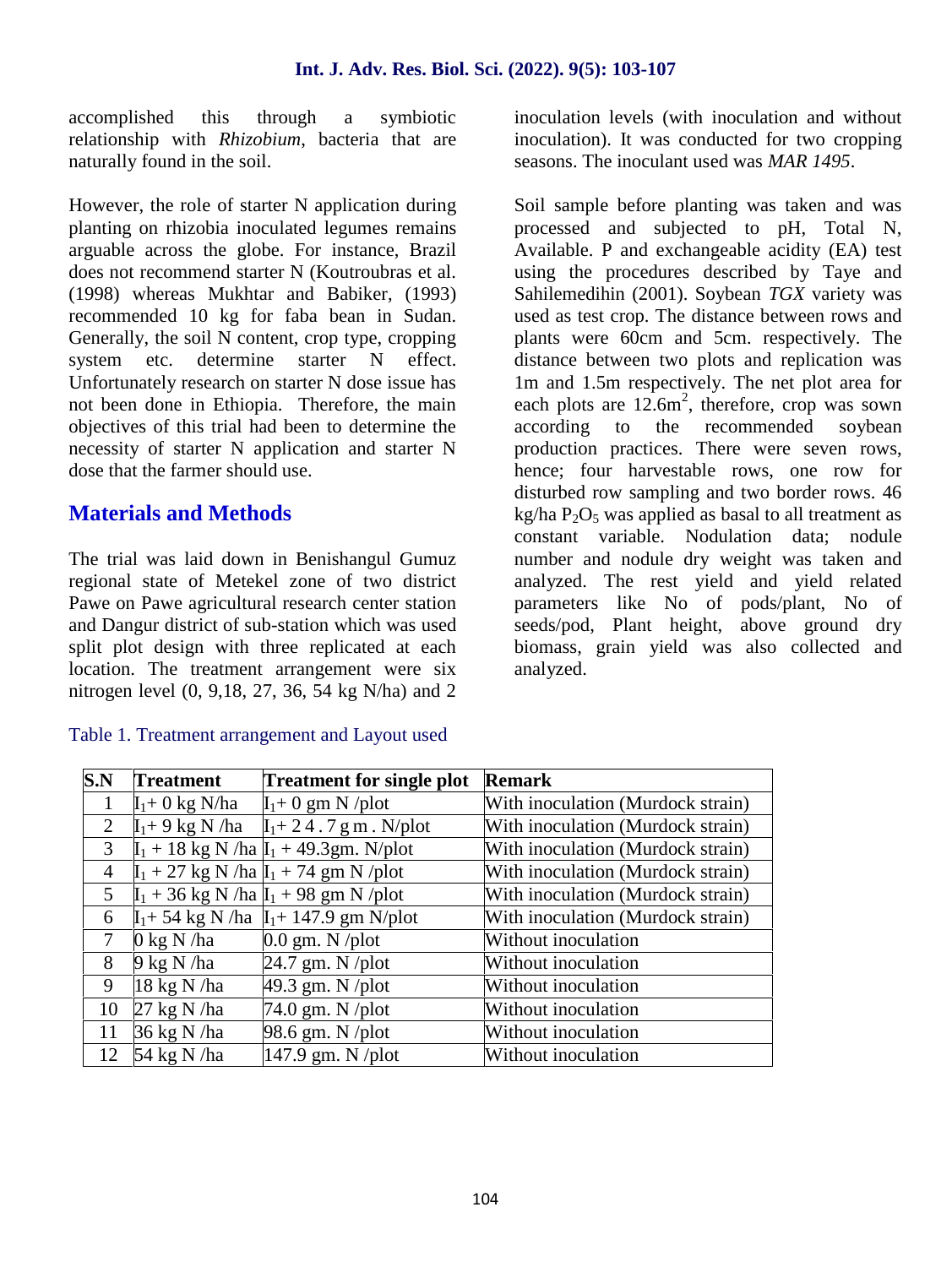#### **Int. J. Adv. Res. Biol. Sci. (2022). 9(5): 103-107**

## **Results and Discussion**

| Nitrogen level<br>Kg/ha | Nodule no. | Nodule dray<br>weight/ $g$ | Biomass yield<br>kg/ha | Grain yield kg/ha |
|-------------------------|------------|----------------------------|------------------------|-------------------|
|                         |            |                            |                        |                   |
| $\overline{0}$          | 83.4ab     | 0.73ab                     | 7704                   | 3041              |
| 9                       | 73.17b     | 0.65 <sub>b</sub>          | 7985                   | 3038              |
| 18                      | 86.93ab    | 0.77ab                     | 8070                   | 3306              |
| 27                      | 118.23a    | 1.10a                      | 7223                   | 2928              |
| 36                      | 95.57ab    | 0.82ab                     | 7198                   | 2993              |
| 54                      | 70.87b     | 0.58 <sub>b</sub>          | 7038                   | 2767              |
| <b>LSD</b>              | $\ast$     | $\ast$                     | ns.                    | ns                |
| <b>CV</b>               | 39.09      | 46.4                       | 16.72                  | 18.34             |

#### Table 2. Effect of Starter N on soybean yield at Pawe on station Season 1.

Table 3. Effect of inoculations on soybean yield, Pawe and Manbuk on station Season 1.

| Nodule no. | Nodule dray<br>weight/g | Biomass yield<br>kg/ha | Grain yield<br>kg/ha |  |
|------------|-------------------------|------------------------|----------------------|--|
| 86.84      | 0.779                   | 7026.4b                | 2831                 |  |
| 89.21      | 0.773                   | 8046.4a                | 3193                 |  |
| ns         | ns                      | ∗                      | ns                   |  |
| 39.09      | 46.4                    | 16.72                  | 18.34                |  |
|            |                         |                        |                      |  |

Table 4. Effect of Starter N on soybean yield, Pawe and Manbuk stations Season 2.

| N rate $(Kg/ha)$ | Pawe on station |          | <b>Manbuk on station</b> |         |  |
|------------------|-----------------|----------|--------------------------|---------|--|
|                  | <b>BMY</b>      | GY       | <b>BMY</b>               | GY      |  |
| 0                | 4277.8b         | 1079.7b  | 3226.2d                  | 1468.1c |  |
| 9                | 4243.2b         | 1218.3ab | 3551.3cd                 | 1642.1c |  |
| 18               | 5028.3ab        | 1373.7ab | 4592.9cd                 | 2196.7c |  |
| 27               | 5759a           | 1611.9a  | 5380.7c                  | 2391.2c |  |
| 36               | 5573.1ab        | 1536.8ab | 7516.2b                  | 3453.2b |  |
| 54               | 6256.6a         | 1622.6a  | 9662.5a                  | 4523.1a |  |
| CV(%)            | 21.57           | 29.18    | 30.26                    | 31.80   |  |
| LSD $/0.05/$     | $\ast$          | $\ast$   | $\ast$                   | $\ast$  |  |

Table 5. Effect of inoculations on soybean yield , Pawe and Manbuk on station Season 2.

| <b>Inoculation</b> | <b>Pawe On station</b> | <b>Manbuk on station</b> |            |        |
|--------------------|------------------------|--------------------------|------------|--------|
|                    | BMY                    | GY                       | <b>BMY</b> | GY     |
| Non Inoculated     | 5345.5                 | 1413.9                   | 5287.1     | 2436.5 |
| Inoculated         | 5033.9                 | 1400.4                   | 6022.9     | 2788.3 |
| CV(%)              | 21.57                  | 29.18                    | 30.26      | 31.80  |
| LSD $/0.05/$       | ns                     | ns                       | ns         | ns     |

BMY biomass yield, GY grain yield, CV coefficient of variance, LSD list significant difference, NS no significant different,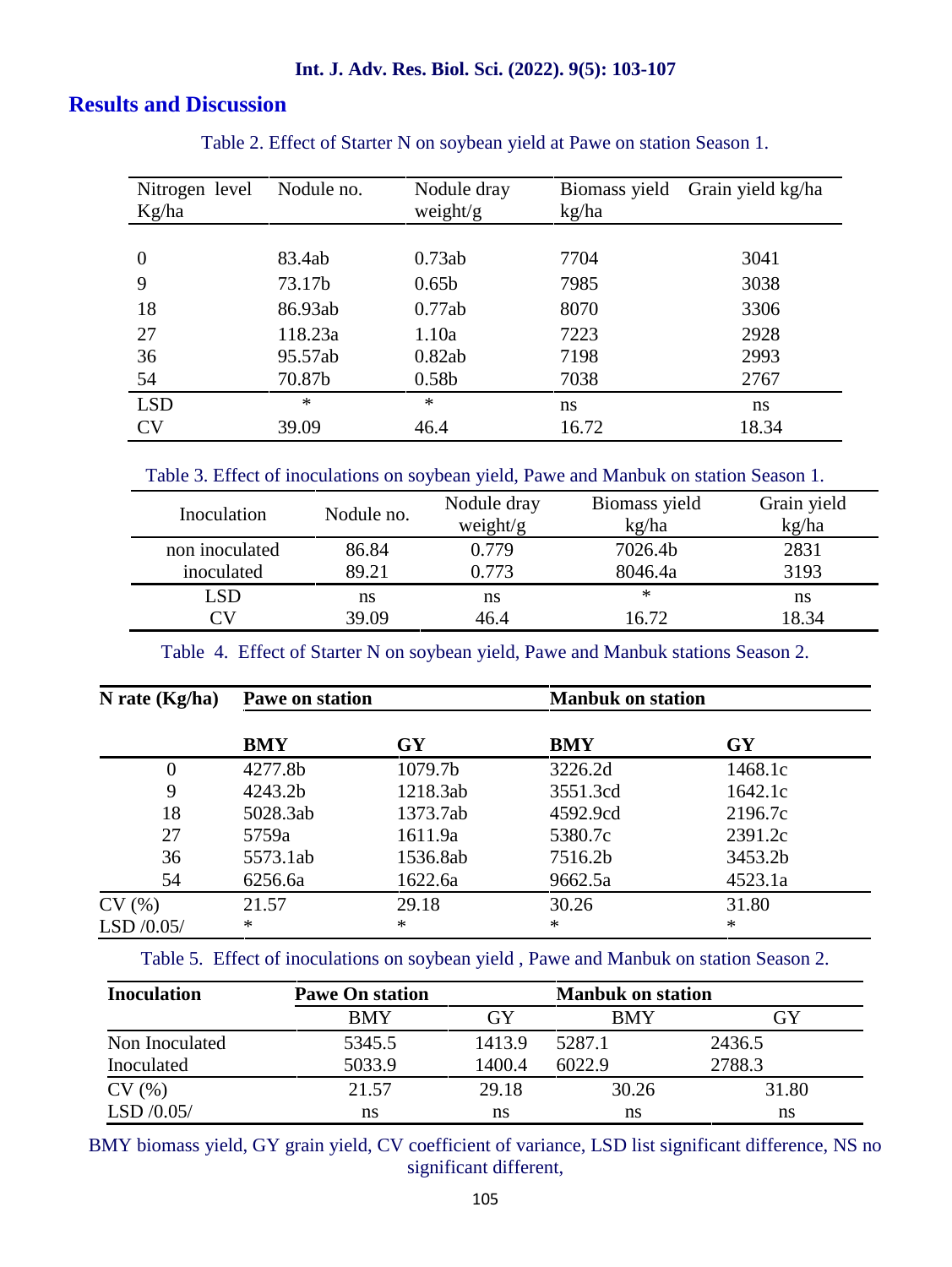In the first season highly significant nodule number and nodule dry weight were obtained at 27 kg/ha N. This result was in contrast with Zerihun Getachew and Lijalem Abeble (2020) but biomass and grain yield were not statistically different due to the addition of different nitrogen levels. Inoculation of soya bean had a significant yield advantage in biomass. But for grain yield even if there is a yield difference between inoculated and non-inoculated it is statistically the same.

During the second season work the highest grain yield and biomass yield was obtained from 27 kg/ha N at Pawe station while in Manbuk the highest grain and biomass yield was obtained from 54 kg/ha N. in both locations as N level increase grain and biomass yield also increase. This is because nitrogen is the most important plant nutrient. Where the same work by Zerihun Getachew and Lijalem Abeble (2020) in line with this achievement.

The inoculant MAR 1495 didn't show any significant different than non-inoculated treatments in both locations and both seasons. Also except the biomass yield of soybean in the first season the rest dependent variables the inoculated treatments didn't show significant response as compared to non inoculated ones. However, this effect depended on a variety of factors such as the amount of N applied and type of soil, climate, and farming system this might be due to the presence of potential competent native Bradyrhizobial strains in the soil.

## **Conclusion**

In this experiment the role of tested rhizobial inoculants were not either favored or suppressed due to the application of starter N fertilizer from the inorganic sources but the utilization of different level of inorganic fertilizer sources showed significant difference in its economic yield. With this the maximum amount of inorganic fertilizer source gave the highest economic yield and significant difference were observed on the nitrogen level of 27Kg/ha. In this

experiment the response of soybean for nitrogen fertilizer were magnified by the agronomic performance improvement of soybean through ascending the rate of nitrogen to be applied per ha. Consequently, the rhizobial inoculants with a potential of fixing highest amount of N from the atmosphere will be an advantage for the productivity improvement of soybean. Therefore, rather than exposing for the loss by using inorganic N fertilizer together with nitrogen fixing inoculants it will be better to utilize best nitrogen fixer rhizobia alone.

## **Acknowledgments**

Authors deeply acknowledge the Ethiopian Institute of Agricultural research for the financial support of this work. Also Holeta Agricultural Research center is highly acknowledged for their contribution to supply the rhizobial inoculants. Lastly we are pleased to express our gratitude for Pawe Agricultural Research Center gave us all logistic supports for the success of this work.

## **References**

- Koutroubas, S. D., Papakosta, D. K., & Gagianas, A. A. (1998). The importance of early dry matter and nitrogen accumulation in soybean yield. *European Journal of Agronomy*, *9*(1), 1-10.
- Leghari, S. J., Wahocho, N. A., Laghari, G. M., HafeezLaghari, A., MustafaBhabhan, G., HussainTalpur, K. & Lashari, A. A. (2016). Role of nitrogen for plant growth and development: A review. *Advances in Environmental Biology*, *10*(9), 209-219.
- Mendes, I. C., Hungria, M., & Vargas, M. A. T. (2003). Soybean response to starter nitrogen and Bradyrhizobium inoculation on a Cerrado Oxisol under no-tillage and conventional tillage systems. *Revista Brasileira de Ciência do Solo*, *27*(1), 81- 87.